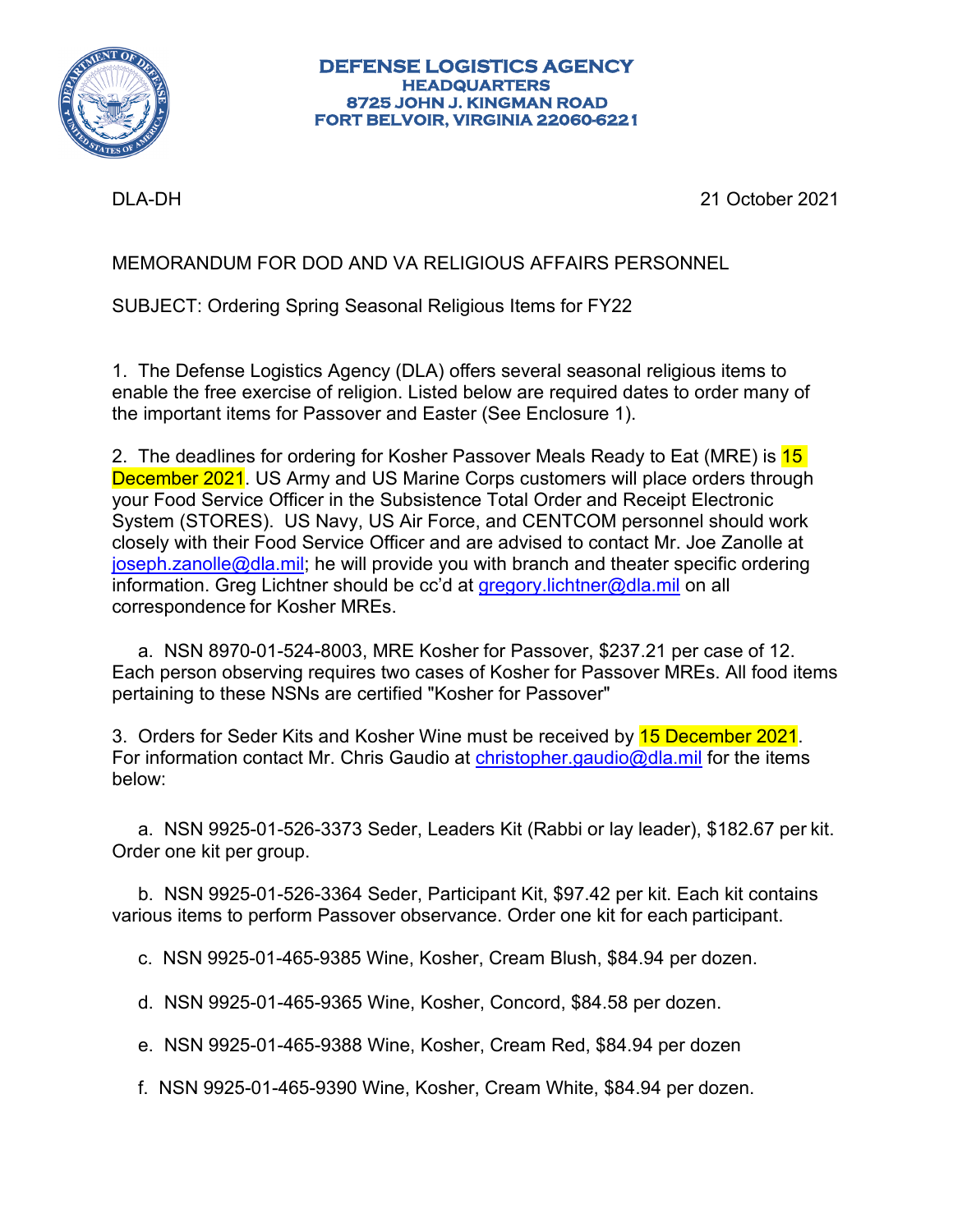4. Provide a valid point of contact (POC), a physical address (NOT an FPO/APO address), and a valid commercial phone number for Ashes and Palms orders. Receiving unit must fill out customs paperwork for OCONUS orders prior to the shipment's arrival in theater. Orders for ashes, palms, and Orthodox palms must be received by  $15$ December 2021. For information contact Mr. Chris Gaudio at [christopher.gaudio@dla.mil](mailto:christopher.gaudio@dla.mil) for the items below:

 a. NSN 9925-01-459-8149 Ashes, Palm, \$7.71 per oz. (1 oz., enough for 250 people).

b. NSN 9925-01-459-8041 Palm Leaves, Double Strip 24"-42", \$21.12 per 100.

c. NSN 9925-01-459-8155 Palm Leaves, Fan 24"-36", \$24.58 per bag of four.

 d. NSN 9925-01-530-1543 Orthodox Palm Leaves, Double Strip 24"-42", \$25.70 per 100.

e. NSN 9925-01-530-0609 Orthodox Palm Fan 24"-36", \$24.58 per bag of four.

5. The POC for this memorandum is SFC Soto, Bradley at (703) 767-2132 or Bradley.soto@dla.mil

> CHRISTOPHER G. ARCHER Chaplain (COL) USA Defense Logistics Agency ARCHER.CHRIS <u>Digitally</u> signed by **TOPHER.GENE**, NE.1166112245 1166112245 ARCHER.CHRISTOPHER.GE Date: 2021.10.21 13:40:33 -04'00'

Encls. 1. 2022 Ash Palm Passover Order Deadline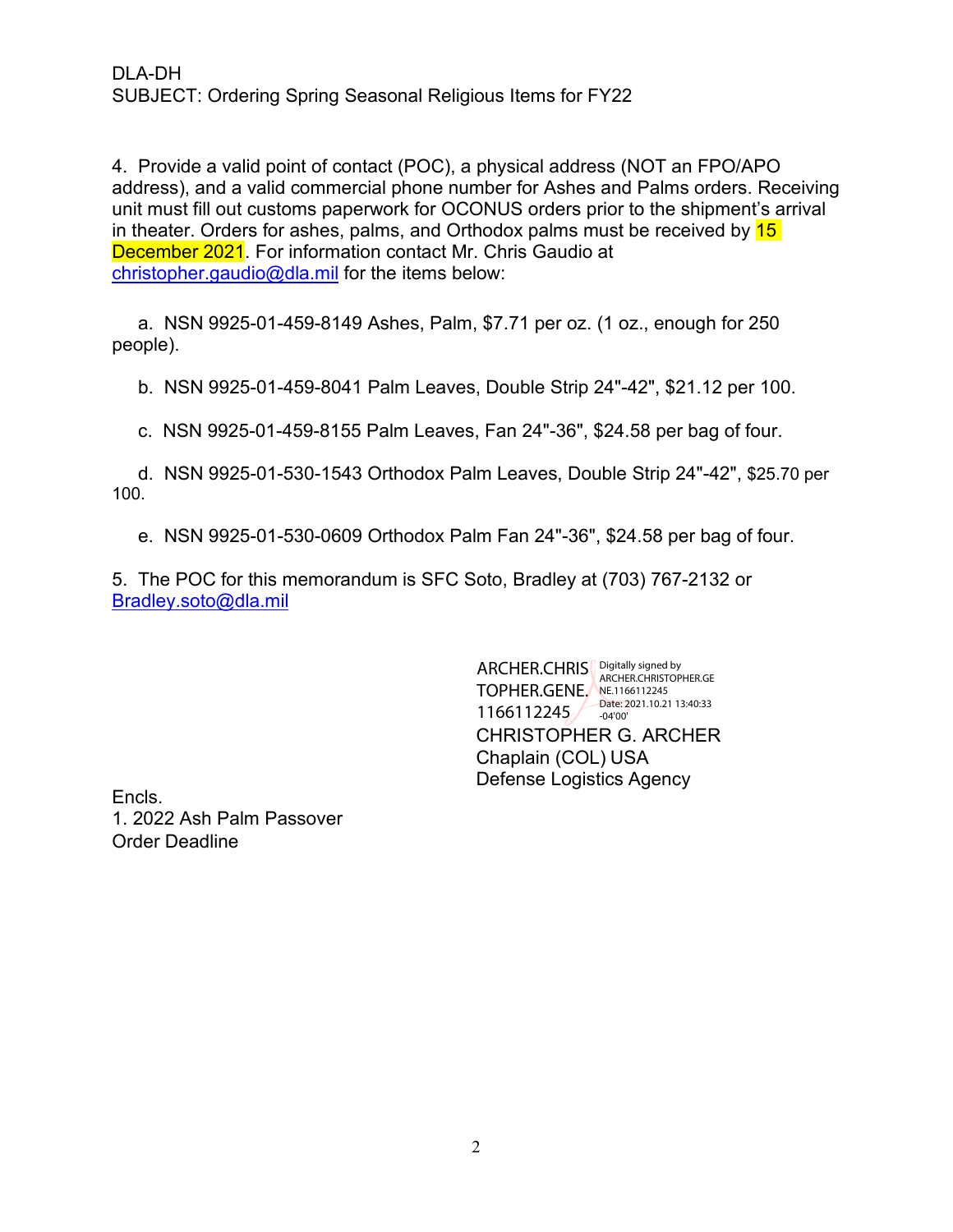# 2022 Palm/Ash Order Deadlines

| <b>Ash Wednesday</b>                       | Item                                                   | <b>NSN</b>       | U/I       | <b>FY20</b> | <b>Description</b>                  |  |  |  |  |
|--------------------------------------------|--------------------------------------------------------|------------------|-----------|-------------|-------------------------------------|--|--|--|--|
|                                            | Ashes, Palm                                            | 9925-01-459-8149 | <b>OZ</b> | \$7.71      | 1oz Enough for 250 people           |  |  |  |  |
|                                            | <b>Ashes order Deadlines:</b>                          |                  |           |             |                                     |  |  |  |  |
|                                            | <b>December 15, 2021</b>                               |                  |           |             |                                     |  |  |  |  |
|                                            |                                                        |                  |           |             |                                     |  |  |  |  |
|                                            |                                                        |                  |           |             |                                     |  |  |  |  |
|                                            |                                                        |                  |           |             |                                     |  |  |  |  |
| Palm Sunday                                | Palm Leaves,<br><b>Double</b>                          | 9925-01-459-8041 | HD        | \$21.12     | 24"-42" long<br>Sold by the hundred |  |  |  |  |
|                                            | <b>Strip</b>                                           |                  |           |             |                                     |  |  |  |  |
|                                            | Palm Leaves,                                           | 9925-01-459-8155 | <b>BG</b> | \$24.58     | 24"-36"                             |  |  |  |  |
|                                            | Fan                                                    |                  |           |             | Packed 4 per bag                    |  |  |  |  |
|                                            | <b>Palm Order Deadline</b><br><b>December 15, 2021</b> |                  |           |             |                                     |  |  |  |  |
|                                            |                                                        |                  |           |             |                                     |  |  |  |  |
|                                            |                                                        |                  |           |             |                                     |  |  |  |  |
|                                            | <b>Orthodox Palm</b><br>Leaves,                        | 9925-01-530-1543 | HD        | \$25.70     | 24"-42" long<br>Sold by the hundred |  |  |  |  |
| <b>Orthodox Palm Sunday</b>                | <b>Double Strip</b>                                    |                  |           |             |                                     |  |  |  |  |
|                                            | <b>Orthodox</b>                                        | 9925-01-530-0609 | <b>BG</b> | \$24.58     | 24"-36"                             |  |  |  |  |
|                                            | Leaves, Fan                                            |                  |           |             | Packed 4 per bag                    |  |  |  |  |
|                                            | <b>Orthodox Palm Order Deadlines:</b>                  |                  |           |             |                                     |  |  |  |  |
|                                            | <b>December 15, 2021</b>                               |                  |           |             |                                     |  |  |  |  |
|                                            |                                                        |                  |           |             |                                     |  |  |  |  |
|                                            |                                                        |                  |           |             |                                     |  |  |  |  |
|                                            |                                                        |                  |           |             |                                     |  |  |  |  |
| <u> Holiday dates:</u>                     |                                                        |                  |           |             |                                     |  |  |  |  |
| <u>Ash Wednesday:</u> 2 March 2022         |                                                        |                  |           |             |                                     |  |  |  |  |
| Palm Sunday: 10 April 2022                 |                                                        |                  |           |             |                                     |  |  |  |  |
| <b>Orthodox Palm Sunday: 25 April 2022</b> |                                                        |                  |           |             |                                     |  |  |  |  |

## **Holiday dates:**